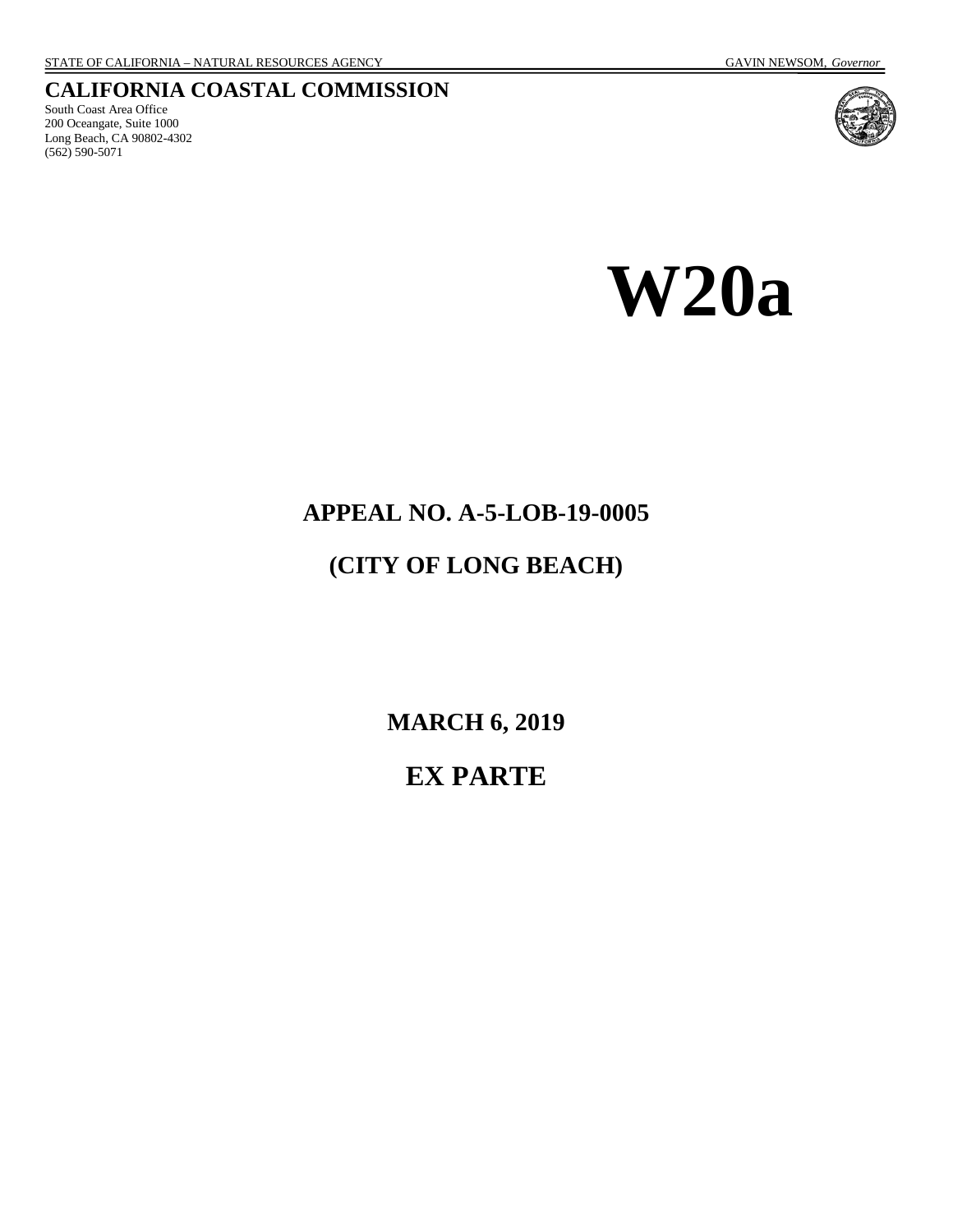#### **EX PARTE COMMUNICATION DISCLOSURE FORM**

Filed by Commissioner: Roberto Uranga **RECEIVED** 

- 1) Name or description of project: A-5-LOB-19-0005 **FEB 27 2019**
- 2) Date and time of receipt of communication: Wednesday, February 27, 2019 at  $\ddot{\textbf{q}}$ 2:30pm
- 3) Location of communication: Long Beach. CA (If not in person, include the means of communication, e.g., telephone, e-mail, etc.)
- 4) Identity of person(s) initiating communication: Anna Christensen
- 5) Identity of person(s) on whose behalf communication was made: Self as Appellant
- 6) Identity of persons(s) receiving communication: Roberto Uranga
- 7) Identity of all person(s) present during the communication: Roberto Uranga. Celina Luna. Anna Christensen

Complete, comprehensive description of communication content (attach complete set of any text or graphic material presented):

I met with Anna Christensen who is the appellant on this item. She is concerned about the migratory birds. including the blue heron. She would like to see absolutely no activity during nesting season and for members of the Commission to concluded that there is substantial issue and schedule a De Novo hearing.

2/27/19

ignature of Commissio

TIMING FOR FILING OF DISCLOSURE FORM: File this form with the Executive Director within seven (7) days of the ex parte communication, if the communication occurred seven or more days in advance of the Commission hearing on the item that was the subject of the communication. If the communication occurred within seven (7) days of the hearing, provide the information orally on the record of the proceeding and provide the Executive Director with a copy of any written material that was part of the communication. This form may be filed with the Executive Director in addition to the oral disclosure.

Date